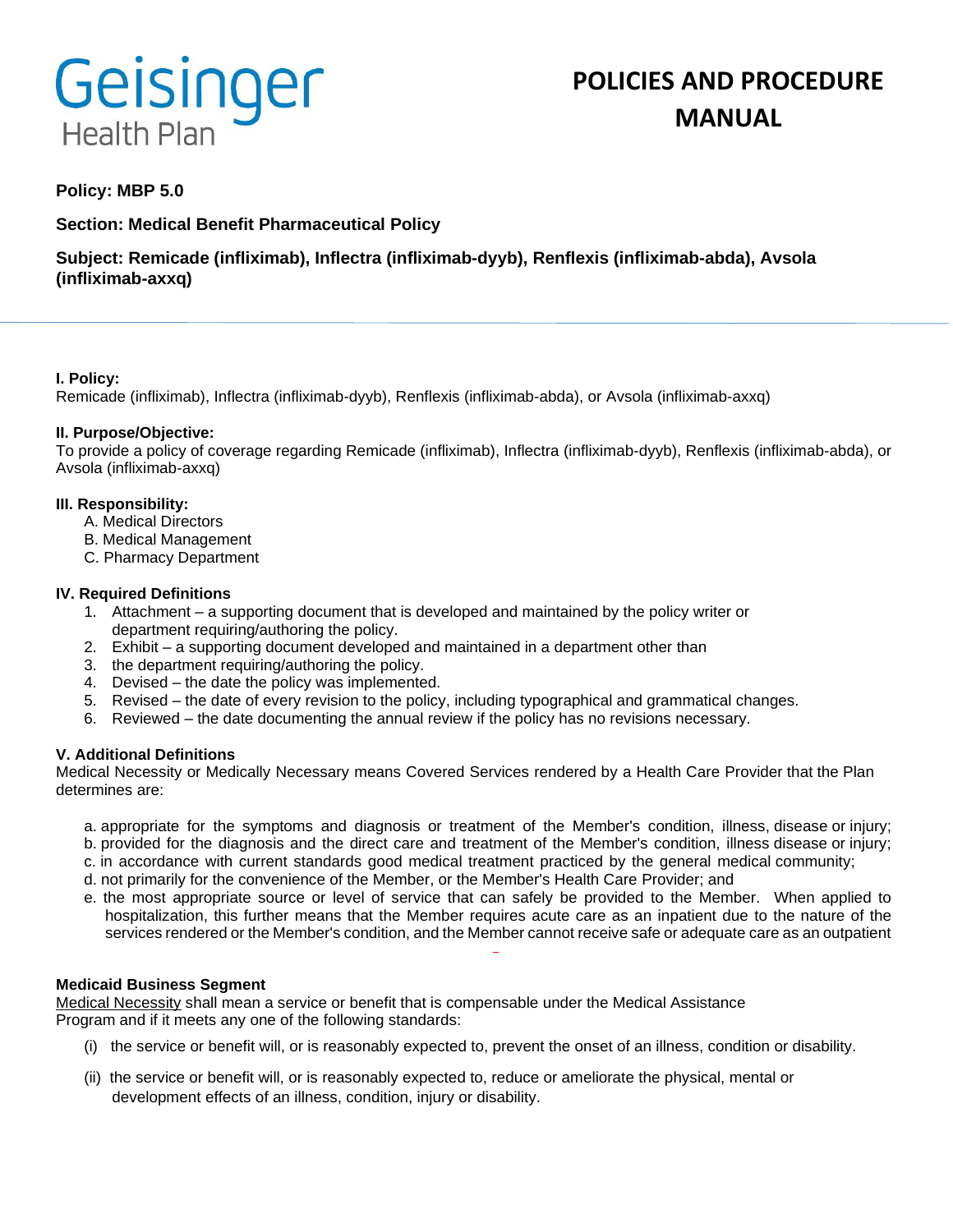(iii) the service or benefit will assist the Member to achieve or maintain maximum functional capacity in performing daily activities, taking into account both the functional capacity of the Member and those functional capacities that are appropriate for members of the same age

# **DESCRIPTION:**

Infliximab is a therapeutic agent that inhibits activity of tumor necrosis factor alpha (TNF-alpha), a biological response mediator of inflammation. TNF-alpha is a key inflammatory mediator in rheumatoid arthritis, Crohn's disease and other autoimmune disorders. In these chronic conditions, overproduction of TNF-alpha leads to inflammation. Infliximab reduces inflammation by binding to and neutralizing TNF- alpha on the cell membrane and in the blood. Infliximab-dyyb, infliximababda, and infliximab-axxq are biosimilar agents of Infliximab.

#### **CRITERIA FOR USE: Requires Prior Authorization by Medical Director or Designee**

Remicade (infliximab), Inflectra (infliximab-dyyb), Renflexis (infliximab-abda), or Avsola (infliximab-axxq) will be considered medically necessary when all of the following criteria are met based on indication:

# **For Treatment of Rheumatoid Arthritis:**

- Must be 18 years of age or greater **AND**
- Requesting provider must be a rheumatologist **AND**
- Diagnosis of moderate to severe rheumatoid arthritis according the American College of Rheumatology Criteria for the Classification and Diagnosis of Rheumatoid Arthritis **AND**
- Medical record documentation that the infliximab product is not being used concurrently with a TNF blocker or other biologic agent **AND**
- Medical record documentation of an intolerance to, contraindication to, or therapeutic failure on a minimum 3 month trial of Humira\* Humira\*, Rinvoq\*, OR Xeljanz\* **AND**
- Continuation of effective dose of methotrexate during infliximab therapy **AND**
- One of the following:
	- o For infliximab biosimilar requests other than Avsola (e.g. Renflexis, Inflectra), medical record documentation of a therapeutic failure on, intolerance to, or contraindication to infliximab-axxq (Avsola) **OR**
	- $\circ$  For infliximab reference product requests (i.e. Remicade), medical record documentation of a therapeutic failure on, intolerance to, or contraindication to infliximab-axxq (Avsola) AND infliximababda (Renflexis), AND infliximab-dyyb (Inflectra).

#### *Recommended guidelines for use in the treatment of rheumatoid arthritis*

- *3 mg/kg given as an intravenous infusion followed with additional similar doses at 2 and 6 weeks after the first infusion then every 8 weeks thereafter. Infliximab should be given in combination with methotrexate.*
- *For patients who have an incomplete response, consideration may be given to adjusting the dose up to 10 mg/kg or treating as often as every 4 weeks.*

#### **For Treatment of Crohn's Disease, Pediatric Crohn's Disease, and/or Fistulizing Crohn's Disease:**

- Must be 6 years of age or older; **AND**
- Prescription is written by a gastroenterologist **AND**
- Medical record documentation of a diagnosis of moderate to severe Crohn's disease **AND**
- Medical record documentation that the infliximab product is not being used concurrently with a TNF blocker or other biologic agent **AND**
- One of the following:
	- $\circ$  Medical record documentation of a therapeutic failure on, intolerance to, or contraindication to Humira\* **OR**
	- o Physician documentation of Crohn's disease with actively draining fistulas.

**AND**

- One of the following:
	- o For infliximab biosimilar requests other than Avsola (e.g. Renflexis, Inflectra), medical record documentation of a therapeutic failure on, intolerance to, or contraindication to infliximab-axxq (Avsola) **OR**
	- $\circ$  For infliximab reference product requests (i.e. Remicade), medical record documentation of a therapeutic failure on, intolerance to, or contraindication to infliximab-axxq (Avsola) AND infliximababda (Renflexis), AND infliximab-dyyb (Inflectra).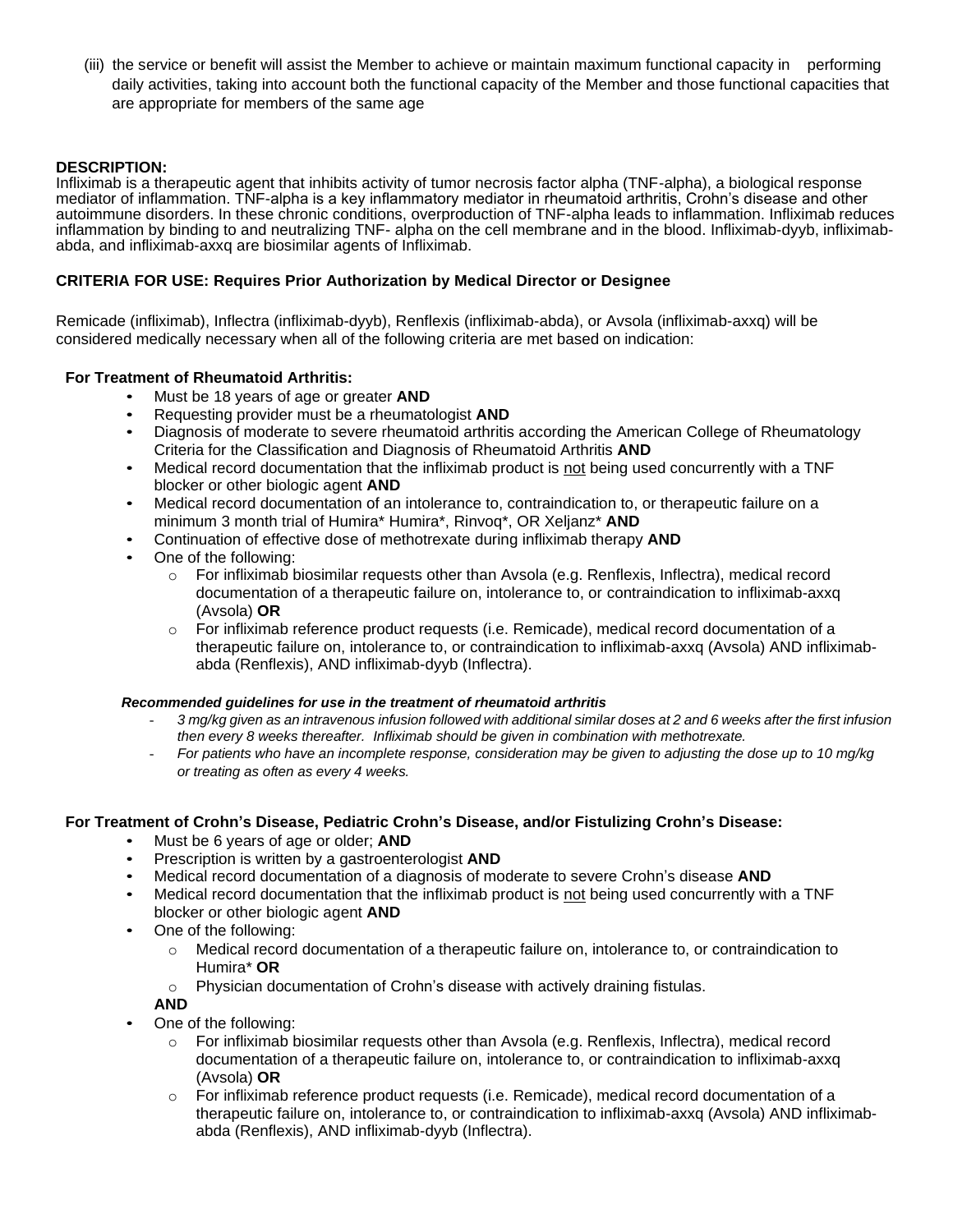#### *Recommended guidelines for use in the treatment of crohn's disease or fistulizing crohn's disease:*

- *5 mg/kg given intravenously as an induction regimen at 0, 2, and 6 weeks followed by a maintenance regimen of 5 mg/kg every 8 weeks thereafter*
- *For adult members who respond and then lose response, consideration may be given to treatment with 10 mg/kg.*

# **For Treatment of Ulcerative Colitis:**

- Must be at least 6 years of age; **AND**
- Must be prescribed by a gastroenterologist; **AND**
- Physician provided documentation of a diagnosis of moderate to severe ulcerative colitis **AND**
- Physician provided documentation of failure on, intolerance to, or contraindication to an adequate trial to at least one conventional therapy: corticosteroids, aminosalicylates, or immunomodulators (eg, 6 mercaptopurine or azathioprine) **AND**
- Medical record documentation that the infliximab product is not being used concurrently with a TNF blocker or other biologic agent

#### **AND**

- Medical record documentation of one of the following:
	- o Therapeutic failure on, intolerance to, or contraindication to at least a 12 week trial of Humira\* **OR**
	- $\circ$  Medical record documentation that infliximab is being prescribed to induce disease remission

#### **AND**

- One of the following:
	- o For infliximab biosimilar requests other than Avsola (e.g. Renflexis, Inflectra), medical record documentation of a therapeutic failure on, intolerance to, or contraindication to infliximab-axxq (Avsola) **OR**
	- $\circ$  For infliximab reference product requests (i.e. Remicade), medical record documentation of a therapeutic failure on, intolerance to, or contraindication to infliximab-axxq (Avsola) AND infliximababda (Renflexis), AND infliximab-dyyb (Inflectra).

#### *Recommended guidelines for the use in the treatment of ulcerative colitis*

- *5 mg/kg as an intravenous infusion followed with additional similar doses at 2 and 6 weeks after the first infusion, then every 8 weeks thereafter.*

#### **For Treatment of Ankylosing Spondylitis:**

- Physician documentation of a diagnosis of ankylosing spondylitis **AND**
- Prescribing physician must be a rheumatologist **AND**
- Must be at least 18 years of age **AND**
- Medical record documentation that the infliximab product is not being used concurrently with a TNF blocker or other biologic agent **AND**
- Medical record documentation of an intolerance to, contraindication to, or therapeutic failure on a minimum 3 month trial of Humira\* **AND** Cosentyx\* **AND**
- One of the following:
	- o For infliximab biosimilar requests other than Avsola (e.g. Renflexis, Inflectra), medical record documentation of a therapeutic failure on, intolerance to, or contraindication to infliximab-axxq (Avsola) **OR**
	- $\circ$  For infliximab reference product requests (i.e. Remicade), medical record documentation of a therapeutic failure on, intolerance to, or contraindication to infliximab-axxq (Avsola) AND infliximababda (Renflexis), AND infliximab-dyyb (Inflectra).

#### *Recommended guidelines for use in ankylosing spondylitis*

- *5mg/kg at 0, 2 and 6 weeks, then every 6 weeks thereafter*

#### **For the treatment of Plaque Psoriasis:**

- Prescribed by a dermatologist **AND**
- Insured individual must be at least 18 years of age **AND**
- Physician provided documentation of a diagnosis of moderate to severe plaque psoriasis characterized by greater than or equal to 5% body surface area involved or disease affecting crucial body areas such as the hands, feet, face, or genitals **AND**
- Medical record documentation that the infliximab product is not being used concurrently with a TNF blocker or other biologic agent **AND**
- Medical record documentation of an inadequate response to, contraindication to, or failure on at least 3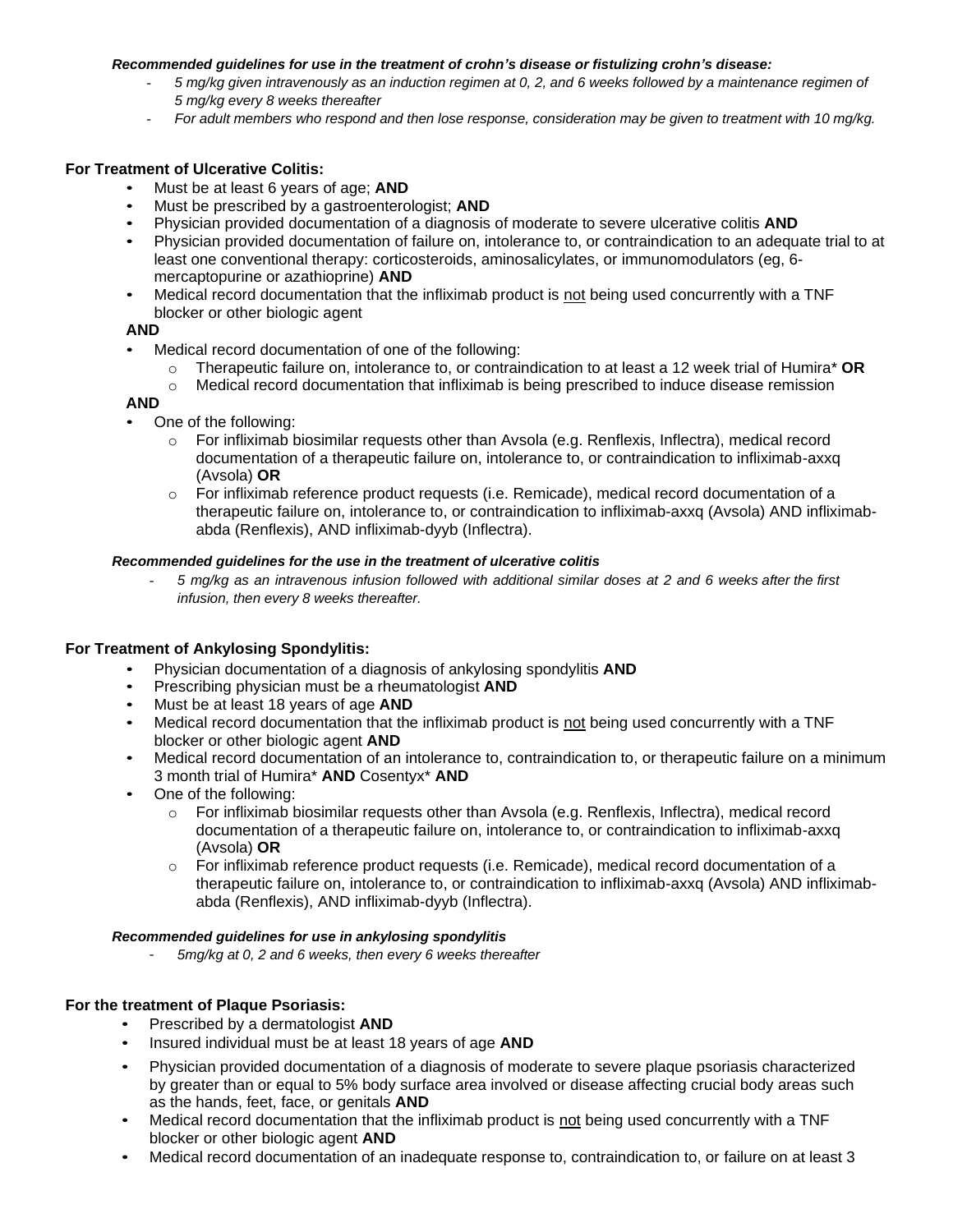months of Humira\* **AND** Cosentyx\* **AND**

- One of the following:
	- o For infliximab biosimilar requests other than Avsola (e.g. Renflexis, Inflectra), medical record documentation of a therapeutic failure on, intolerance to, or contraindication to infliximab-axxq (Avsola) **OR**
	- $\circ$  For infliximab reference product requests (i.e. Remicade), medical record documentation of a therapeutic failure on, intolerance to, or contraindication to infliximab-axxq (Avsola) AND infliximababda (Renflexis), AND infliximab-dyyb (Inflectra).

#### *Recommended guidelines for the use in the treatment of plaque psoriasis*

- *5 mg/kg as an intravenous infusion followed with additional similar doses at 2 and 6 weeks after the first infusion, then every 8 weeks thereafter.*

# **For the treatment of Psoriatic Arthritis:**

- Physician provided documentation of a diagnosis of moderately to severely active psoriatic arthritis which must include the following:
	- $\circ$  Documentation of either active psoriatic lesions or a documented history of psoriasis

# **AND**

- Must be prescribed by a rheumatologist or dermatologist **AND**
- Must be at least 18 years of age **AND**
- Medical record documentation that the infliximab product is not being used concurrently with a TNF blocker or other biologic agent **AND**
- Medical record documentation of an inadequate response to, contraindication to, or failure on 12 weeks of Humira\* and Cosentyx\* **AND**
- One of the following:
	- o For infliximab biosimilar requests other than Avsola (e.g. Renflexis, Inflectra), medical record documentation of a therapeutic failure on, intolerance to, or contraindication to infliximab-axxq (Avsola) **OR**
	- $\circ$  For infliximab reference product requests (i.e. Remicade), medical record documentation of a therapeutic failure on, intolerance to, or contraindication to infliximab-axxq (Avsola) AND infliximababda (Renflexis), AND infliximab-dyyb (Inflectra).

#### *Recommended guidelines for the use in the treatment of psoriatic arthritis*

- *5 mg/kg as an intravenous infusion followed with additional similar doses at 2 and 6 weeks after the first infusion, then every 8 weeks thereafter.*

**AUTHORIZATION DURATION:** Approval will be given for an initial duration of six (6) months. For continuation of coverage, medical record documentation of clinical improvement or lack of progression in the signs and symptoms of the treated indication at six (6) months of infliximab therapy is required.

After the initial six (6) month approval, subsequent approvals for coverage will be for a duration of one (1) year. Reevaluation of coverage will be every one (1) year requiring medical record documentation of continued or sustained improvement in the signs and symptoms of the treated indication while on infliximab therapy.

# **LINE OF BUSINESS:**

**Eligibility and contract specific benefit limitations and/or exclusions will apply. Coverage statements found in the line of business specific benefit document will supersede this policy.**

This policy will be revised as necessary and reviewed no less than annually.

**Devised:** 10/01 (pharmacy policy 21.0)

**Revised:** 03/01, 01/02 (Medical Benefit Pharmaceutical Policy 5.0), 08/02 CMS Indication addition, 07/03 clarification of additional CMS mandated indications indication, 11/03 addition of pediatric criteria; 03/04(update coverage criteria); 05/05 Update indications; 08/05 update indications; 07/07 update RA criteria for coverage, 11/07 (criteria updates), 02/09 (indications); 05/10 (criteria edit); 10/11 (added pediatric ulcerative colitis); 1/13, 09/16/14 (P&T), 11/18/14 (P&T), 12/31/14 (formulary alternatives for all indications except UC updated), 03/15, 09/15/15 (removed joint counts), 3/21/17 (Inflectra added), 1/16/18 (Renflexis added), 3/20/18 (form alt, duplicate therapy), 4/24/18 (per DHS grandfather), 9/18/18 (RA form